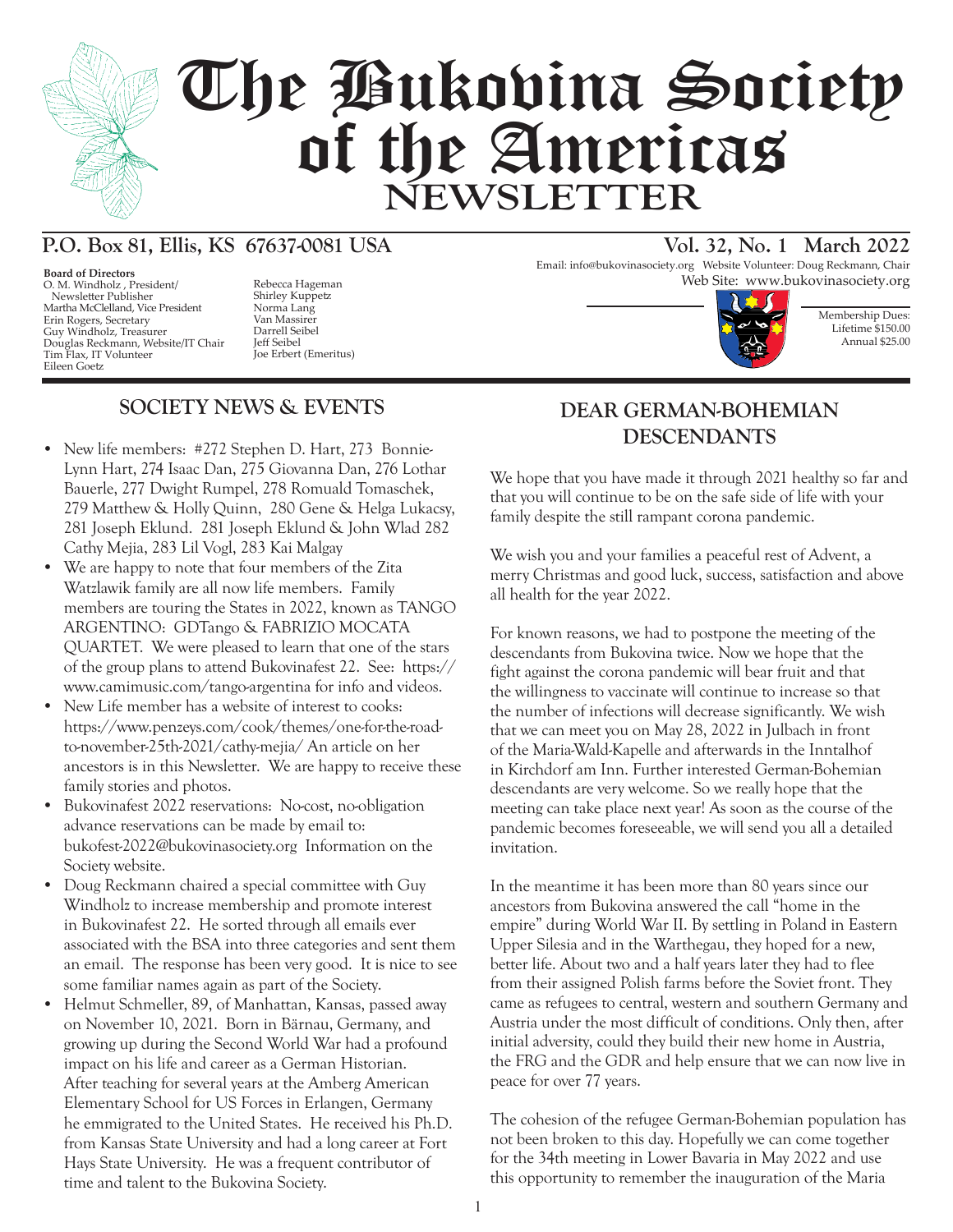

**Support continues for the renovation project of the BSA headquarters/museum and community center. The entry way was completed thanks to donated equipment and new floor tiles with installation donated by museum volunteer Guy Windholz. Bids have been received for restoring the pressed metal ceiling and walls in the main room. In addition to the generous donations from members, grants are being submitted for additional funding.**

#### Wald Chapel in 1991.

To this day, we are repeatedly contacted by descendants of the former resettlers from Bukovina. Questions about the German-Bohemian roots and family histories keep coming up. Hence our advice to everyone: ask the living witnesses for as long as possible and write down what you hear. That's how we started and today we are happy that we were able to record the story (s) of our ancestors in books and brochures. We thank all contemporary witnesses who gave us their time and shared their memories with us. We look forward to seeing you again or getting to know each other: hopefully.

Best regards, Irmtraut and Adolf Schaper

#### **MRS. GASCHLER'S LIFE FROM 1934 TO 1951**

Translated from video interview By: Becky Hageman and Anni and Klaus Häusler

Installment #1 - Leaving Fürstenthal

I was born in 1934 in Fürstenthal in Bukovina in Romania. My ancestors were glassblowers and they all come from Bohemia. In the past they belonged to Austria-Hungary. In 1802 the whole glassworks in Bohemia was dissolved. Unfortunately, I do not remember the name of this village in Bohemia. The Empress Maria Theresa of Austria assigned land to our ancestors in Bukovina, on which they were allowed to settle.

I grew up in a home where people were poor but still had the necessities of life.

There was also a glassworks, but it was discontinued because it

was no longer viable. People then found work in the sawmill or in the forests. They often stayed there for a week to cut wood. I remember that the landscape was very beautiful, with green slopes and forest-covered mountains, the foothills of the Carpathians. We had a beautiful childhood.

I went there twice many, many years ago. When I got to the yard, I immediately noticed the hand pump, which brought tears to my eyes. People used to have all summer kitchens in Romania or in Fürstenthal. They cooked food outside in the annex in the summer. In large cauldrons, for example, plum jam was boiled down.

What I still remember: the winters. We went sledding. For me, these mountains were giant mountains, but they weren't mountains at all, they were small hills.

Today I am still afraid when I see wolves. My father also used to say that when he went out in the winter evenings, the wolves would come right up to the village, looking for food. It was very, very cold. I can still hear this howling of wolves today. I was so afraid and then always crawled into bed with my father. If I see another wolf in Germany today, I panic. This is terrible for me.

I must have been a very lively child and played ring-around-therosy with other children in the street, always sang and took care of other small children. Why? No one knows. But it was like that.

I can still remember our beautiful garden, which was huge and ended at the bottom of a small stream. On the other side lived my Aunt Luck - Kathi. Whenever I wanted to visit them, I had to cross a small footbridge. I can't remember how many times I stumbled down there. I like to remember my grandpa Julius, who came from a farm. We often stayed with him as children.

Fürstenthal is about 80 km away from Czernowitz, our capital. I remember that etiquette was very important for the people of Fürstenthal. Even though they were poor, French was held in very high regard. The tables were beautifully set. There was little, but always hospitality was always very important. Everyone who came to our house -everyone- no matter who it was was received as if he was a king.

When I was in Romania again years ago, I had a realization. I was walking along the village street and all of a sudden I saw the stream coming directly from the Carpathians and the footbridge, which was repeatedly swept away by high water. On a hill stood a white building. This was the church I went to with my grandmother every Sunday. I walked in there and had this feeling: you know this. It was really so familiar. That's right, I think about it so often that it seemed very, very familiar to me.

In 1938/39 a student - I know it from stories - came from Munich, who chose the village Fürstenthal to write his doctoral thesis about the village. But, when then already the war came closer and closer, he went back to Germany.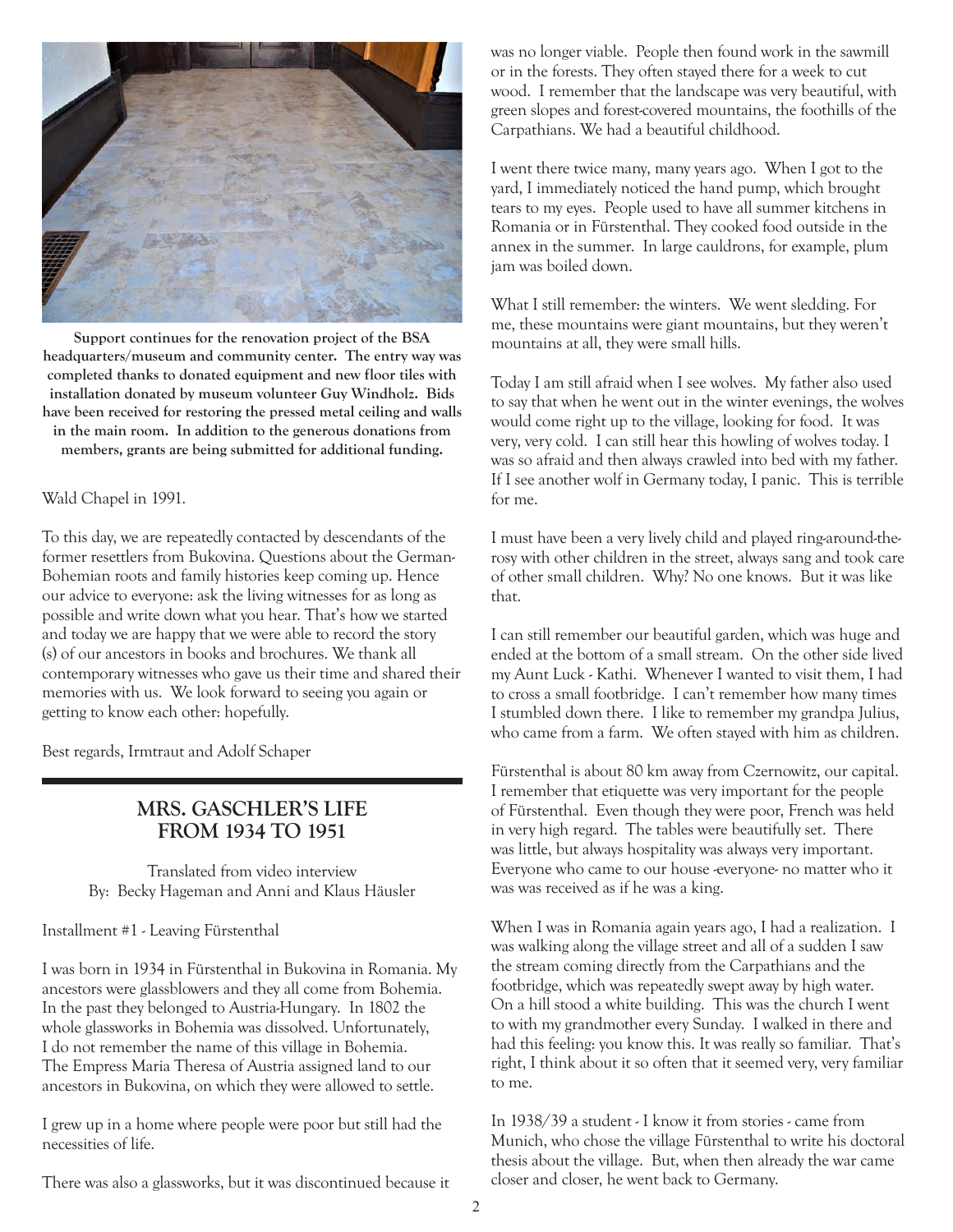

Then an administrator came from the Reich, went from farm to farm, and all at once began to record all the estates and property. Indeed, we were told that we were to be resettled in the German Reich as a result of the war. Hitler wanted to bring all the Germans, whether they were from Ukraine, Russia, Romania or Bessarabia, back to Germany. He wanted to settle Poland. The Poles were driven out and the Germans should now be settled there. He had conquered it all.

People were free to stay there. But the German language was suddenly no longer desired. The German schools were closed. In Radautz, a small town maybe 10 km away from us, there lived, I think, 12 to 13 different denominations, all of which got along well, and suddenly it was over. Among other things, my father was friends with several Jewish families. I can remember standing in the kitchen when a man, a friend of my father's whose name I can't remember, came in. He said: "Josef Steffi, I want to say goodbye to you, the war is coming closer. We are no longer wanted. I'm going home, to Palestine," Only today do I know what that meant. Many then left. My father still said: "Stay here," "No," he said. "I'm leaving."

Then my parents and the entire population were given the choice of staying or leaving. My father did not want to stay there at first, but there were several more families who wanted to stay. My mother just said, "None of my family wants to stay here. Everyone wants to go home to the kingdom, to the promised land." That's why my father decided to leave, too.

Everything was recorded. All the assets were written down and a thick folder was given to them, and that was the end of the matter. After that, all the transports were organized by train. We were on the last transport because my father still could not decide to leave home. We went by train for hours through the forest and there I saw a wolf. I have not forgotten that to this day. I hated these beasts like anything else and then there was one. I was still so horrified and just thought that this isn't real.

When we arrived in Neu-Ulm we were welcomed with music. People were standing on the platform. Doors and windows were opened and people cheered us. I was the first to get German money and a teddy bear from the whole team. Then we were taken to the camp in Neu Ulm. We were given a room where bunk beds were set up. That was our place to stay for the next few weeks. I don't remember how long we were boarded there. My father looked for work at the Mutschler furniture store in Neu Ulm. I remember events in the camp. We were quite pampered, my mother told me. In 1942 my brother Erich was born there. Then we were told that we could stay there.

Many of our relatives stayed in Allgäu. But because my mother's whole family went to Poland, she didn't want to stay there (Neu Ulm). So we came to Poland.

### **TRIFFO EMIGRATION TO AMERICA**

#### By: Traci Parker

"They wanted to move to America for a chance at a better life." That's what Cathy Mejia of Kalamazoo, Michigan, knows about her great-grandparents' decision to leave Austria. So in 1910, following two of their sons who made the trip a few years earlier, Magdalena and Anton Triffo sold all of their possessions, with the exception of their house, and set sail for Ellis Island. That was just the beginning of what turned into a two-year journey for Cathy's grandmother, Johanna, who was just 10 years old at the time. She recalls the stories her grandmother told about their trip.

"The trip across the Atlantic seemed very long to her, and they all slept and ate together in one big room. Three days into the trip they were all confined to the room as they traveled through the edge of a hurricane." Upon their arrival at Ellis Island, their hopes for a new life in America were quickly dashed after confusion arose surrounding their sponsorship.

"Ellis Island officials sent a telegram to Grandma's brothers, who were living in the Chicago area, asking if they sponsored the family. Apparently they didn't understand they both had to sign the telegram, so only one of them did."

Immigration officials accused Johanna's father of lying about having sponsorship. Language barriers made it difficult for the family to explain their situation, but eventually they were able to make an appeal to President Howard Taft. As they waited for a reply to their appeal, the Triffo family spent a tense week living on Ellis Island. "The family was separated, and they were called by nationality to the sleeping quarters every night, where they had to fight for a bed to sleep in," says Caathy. Their request was ultimately denied, and they were deported to Austria. Luckily, the only possession they hadn't sold was their house.

"It took two more years for the brothers to save money for passage," says Cathy. "On July 9, 1912, they boarded the Vulturna in Rotterdam and sailed to Halifax, Canada. My grandma remembers this ship having much better quarters and food. They went by train to Montreal and on to Chicago where her brother Joe met them at Union Station."

The family continued on to Naperville, Illinois, where Joe and